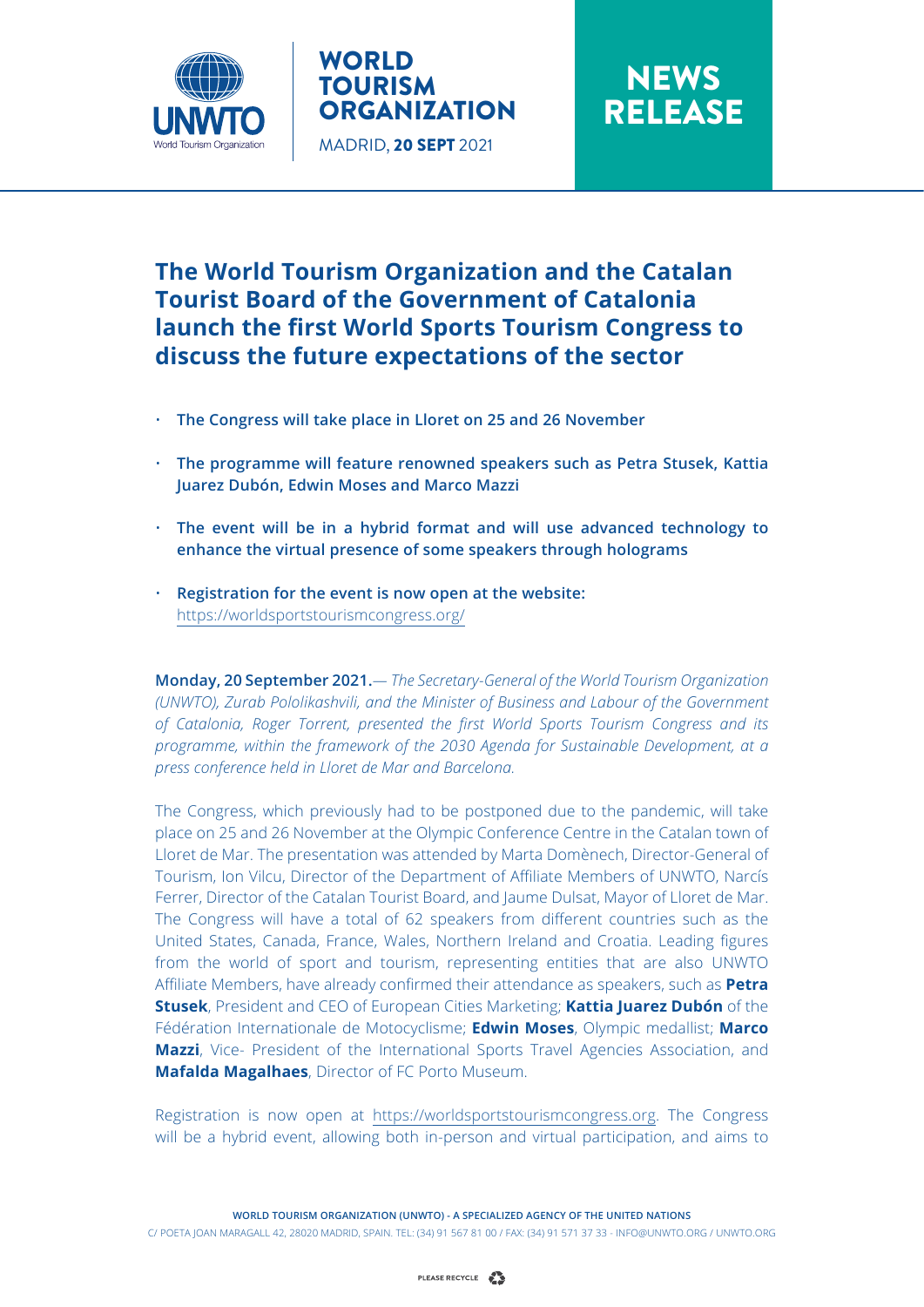strengthen the relationship between sports tourism and sustainable and inclusive development, diversification, differentiation and de-seasonalization. Also collaborating in the organization of the event are the Costa Brava Girona Tourist Board and the City Council of Lloret de Mar through Lloret Turismo.

The Congress, which already had almost 400 pre-registered participants before the official opening of registration, will address topics such as the challenges for the sector posed by COVID-19; trends in sport and physical activity; innovation in the development of sports tourism; mass attendance at sporting events; as well as the environmental framework, diversity and inclusion in the world of sport.

The programme also includes other aspects, such as different public-private governance strategies, the digital transformation of the sector, e-sports, digital marketing, communication and commercialization. Over the two days of the Congress, there will be different sports activities for the participants, academic presentations and technical visits; in addition, spaces will be set up for networking to maximize synergies among the attendees.

#### **Telepresence at the Congress through holograms**

Among the innovations that the Congress will bring, as presented at the press conference, are two hologram booths to enable the participation of different speakers who will not be in Lloret de Mar in person. It will be the first event in Catalonia to use this advanced technology, presented at the Mobile World Congress 2021. Fibre-optics and 5G connectivity will make it possible to bring personalities from all over the world closer to the Congress remotely and in real time, through giant screens.

#### **Tourism and Sports, a priority line of action for UNWTO**

For the **World Tourism Organization**, Tourism and Sport represents a priority that it has been actively developing over the past two years. In addition to organizing this World Sports Tourism Congress together with the Catalan Tourist Board, UNWTO has supported other projects focused on this line of action.

UNWTO recognizes the beneficial bond of mutual reinforcement that unites tourism and sport. Key indicators such as employment linked to sport, the percentage of trips initiated for sports reasons, the total expenditure associated with these trips and public spending linked to sport, have been registering remarkable growth in recent years. Sports tourism also raises the visibility of destinations and encourages investment in infrastructure, with its positive multiplier effects at the economic and social levels.

In the current context of crisis that the tourism sector, in particular, and all other sectors of society and the economy are experiencing, the contribution of each component and subsector will be very important, and the area of tourism and sport will be no exception. Beyond the economic indicators mentioned above, it is imperative to highlight the values that sport inspires and promotes, and that apply to all aspects of economic and social life, including tourism.